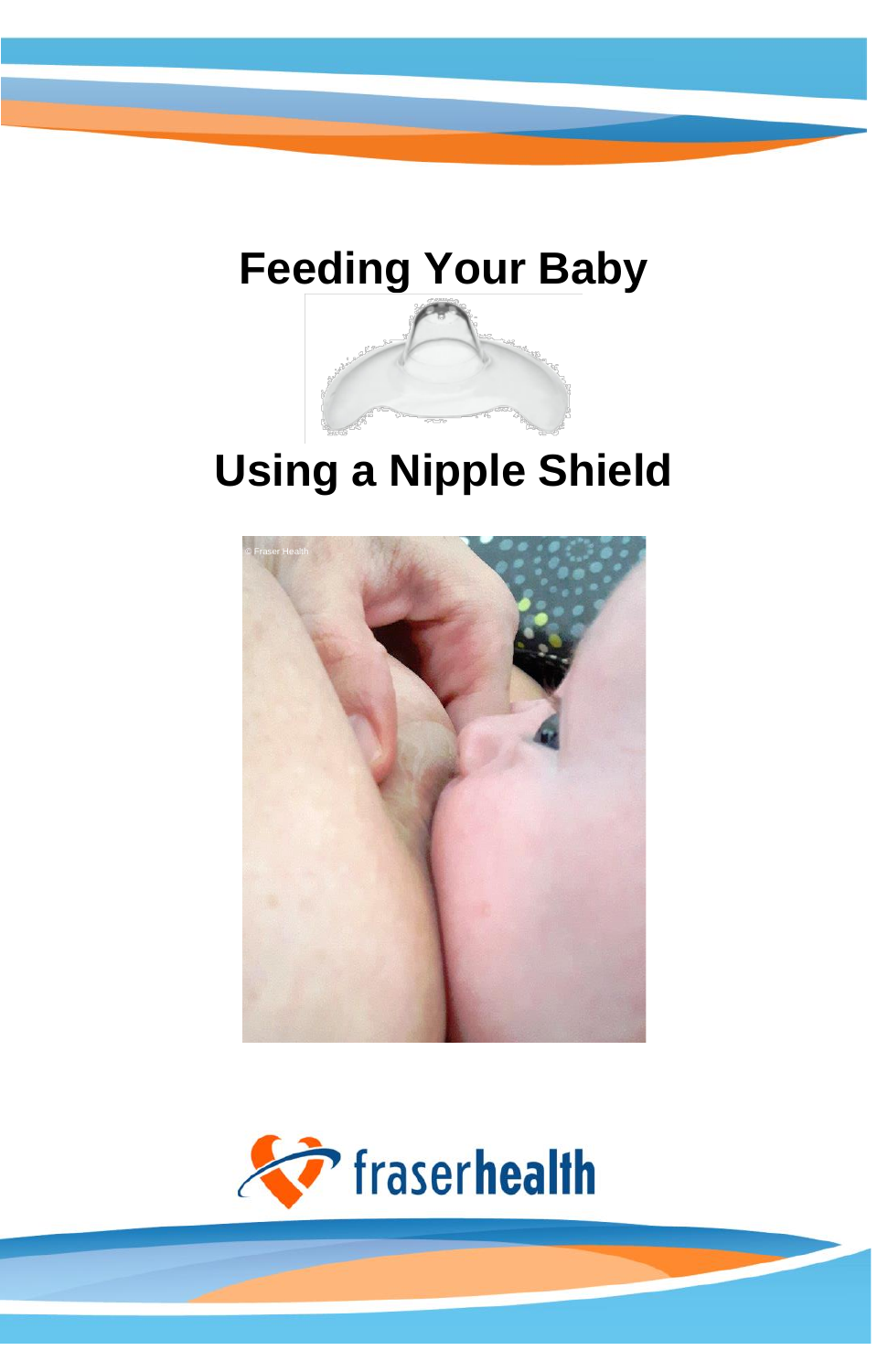#### **When to consider a nipple shield**

Nipple shields work best when you have lots of milk and it flows easily. This is usually 2 to 5 days after birth.

It is best to not use a nipple shield for the first 2 days after birth. This is a time when breast milk is thicker. This milk is called colostrum (say *kol-os-trum*). This valuable early milk will stick to the inside of the shield and not reach baby.

You might want to consider using a nipple shield if:

 Baby has trouble latching and nothing else has helped (for example when you have inverted nipples).

A nipple shield can give your baby a firmer surface to latch onto, to focus on, and to help with sucking.

- You continue to have painful nipples even with a good latch by baby (when nipples have become sore or damaged early on and need time to heal).
- Baby has trouble coping with a very fast milk flow.
- Baby is premature, has a weak suck, or has other sucking challenges.
- Baby has a feeding tube and you are also breastfeeding/ chestfeeding (helps keep the feeding tube in place).
- You want to switch baby from bottle back to breast/chest.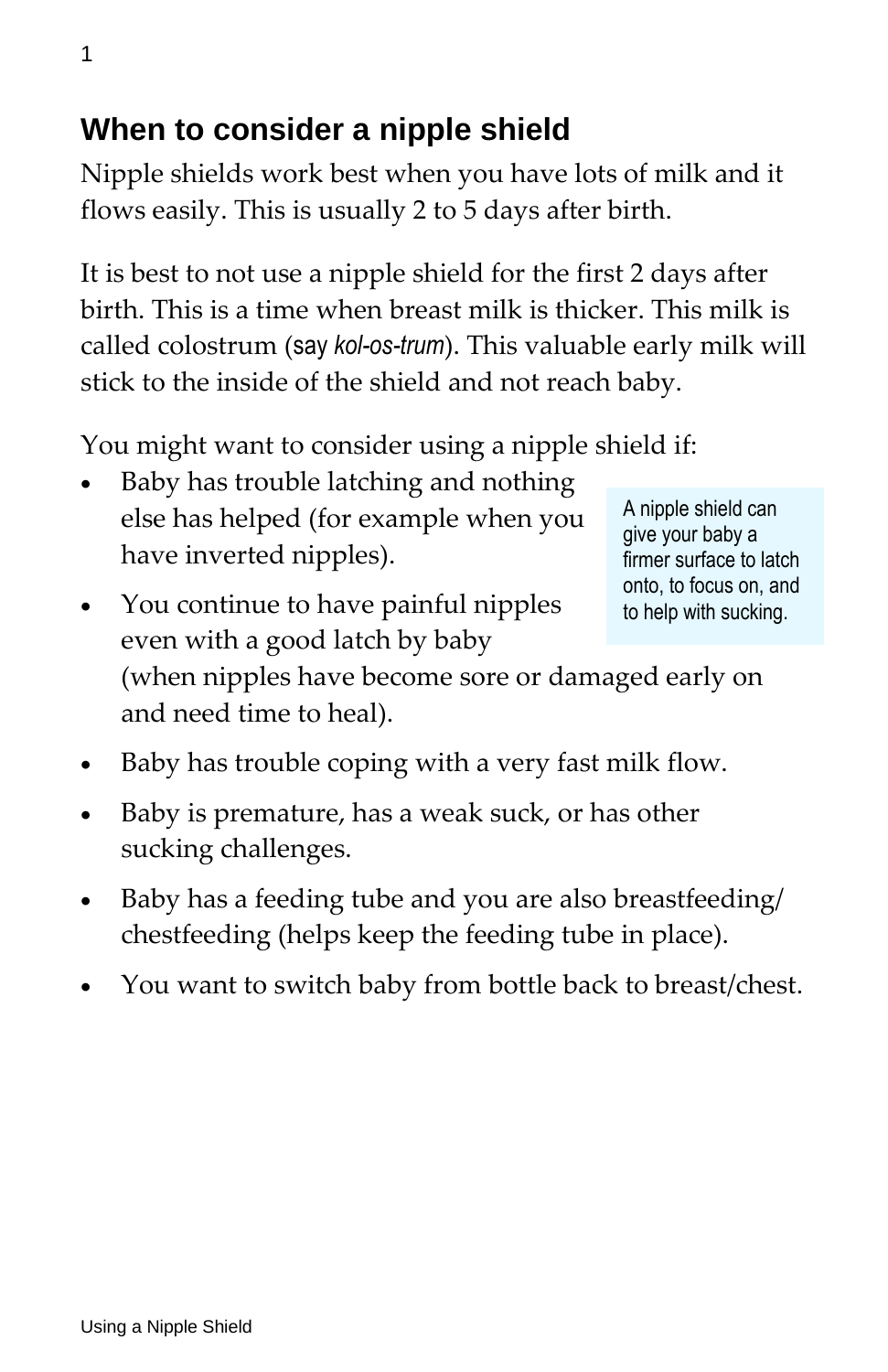### **Choosing and using a nipple shield**

- **Use the smallest size shield that doesn't pinch your nipple**. Your nurse or feeding specialist can help you
- Wash your hands before starting.
- Run the shield under hot water to make it more flexible and help it stick to your breast/chest.
- To help it stick to your breast/chest, try a little of your milk or lanolin ointment under the rim of the shield.
- Fold the rim of the shield back and place the center of the shield over your nipple.
- Spread the rim back over your breast/chest to form a seal.



Rim folded back to place on nipple

Rim spread over breast/chest to form a seal



- Try hand expressing to get milk flow started. Milk in the shield might help your baby to latch and suck.
- Hold the shield in place by putting your thumb and one fingertip on the edges of the shield as far away from the nipple as possible.



Holding shield in place with thumb and finger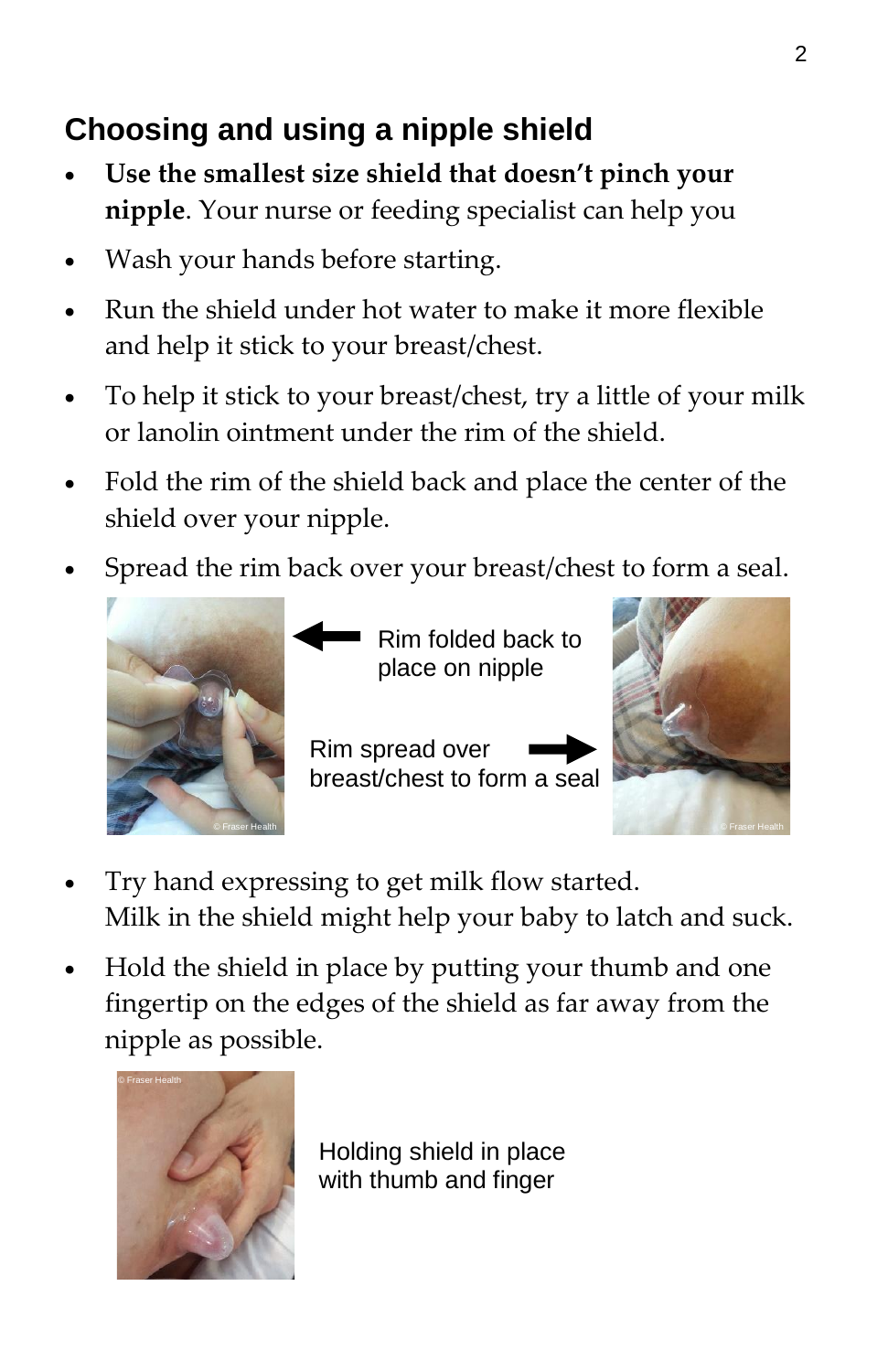#### **Feeding with a nipple shield**

- Hold baby with your palm or wrist between baby's shoulder blades and your fingers supporting baby's neck.
- Tickle baby's lip with your nipple.
- Wait for baby's mouth to open wide like a yawn – then bring baby's shoulders quickly towards you and the nipple.
- If at first you don't succeed...try again!
- Relax your hand-holding baby once baby has latched on.



Tickle baby's lip with nipple. Wait for mouth to open wide.

Make sure the rim of the shield doesn't cover baby's nose.

### **Knowing when baby is latched on correctly**

Baby is latched on to the nipple shield correctly if:

- You do not see the nipple part of the shield at all.
- Baby's chin buried in breast/chest and lips are hidden by cheeks and breast/chest tissue.
- The shield lies flat on your breast/chest, with no wrinkles.
- There is no pain when baby is sucking.
- You can hear baby swallowing (soft "ka" sounds).
- You see milk in the shield tip when baby is done.
- Baby seems full and content after the feed.





**Not deep enough Much better latch!**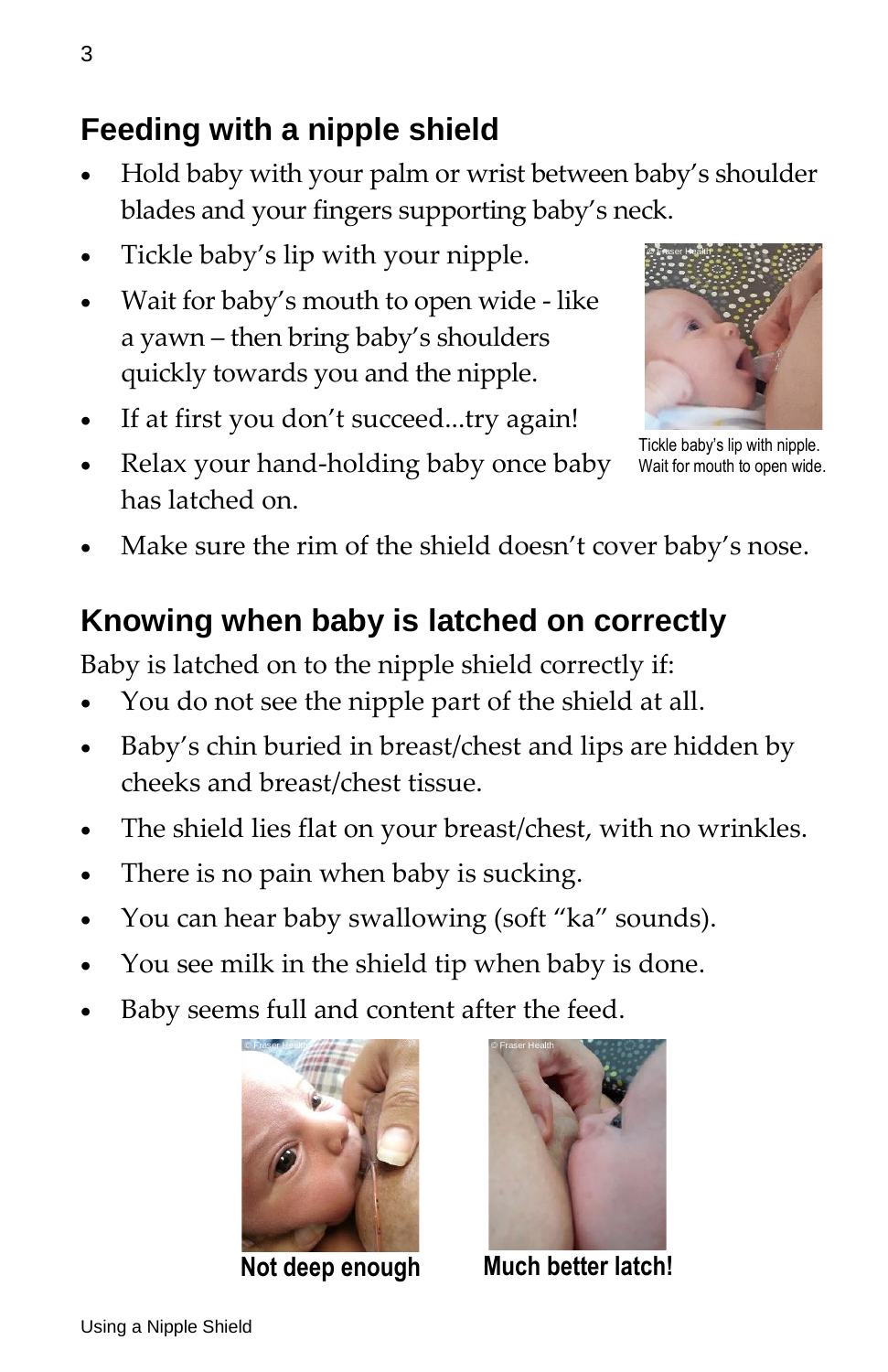### **Weaning off the nipple shield**

The shield is usually meant to use for a short time. Babies are continually developing and usually 'grow out of' needing the shield.

You can start to wean off the shield once baby feeds easily with the shield each time.

To begin weaning:

- Let your baby start the feed with the shield as usual.
- Wait a couple minutes until baby is swallowing and relaxed.
- Keeping baby in same position quickly remove the shield and re-latch the baby.

If this doesn't work at first, re-latch baby with the shield. You want to keep your baby happy at the breast/chest.

Try again later in this feed, at another feed, or when baby is sleepy or relaxed.

Some babies won't feed without the shield. This is not a problem as long as baby is gaining well. The goal is to use the shield as long as the baby needs it.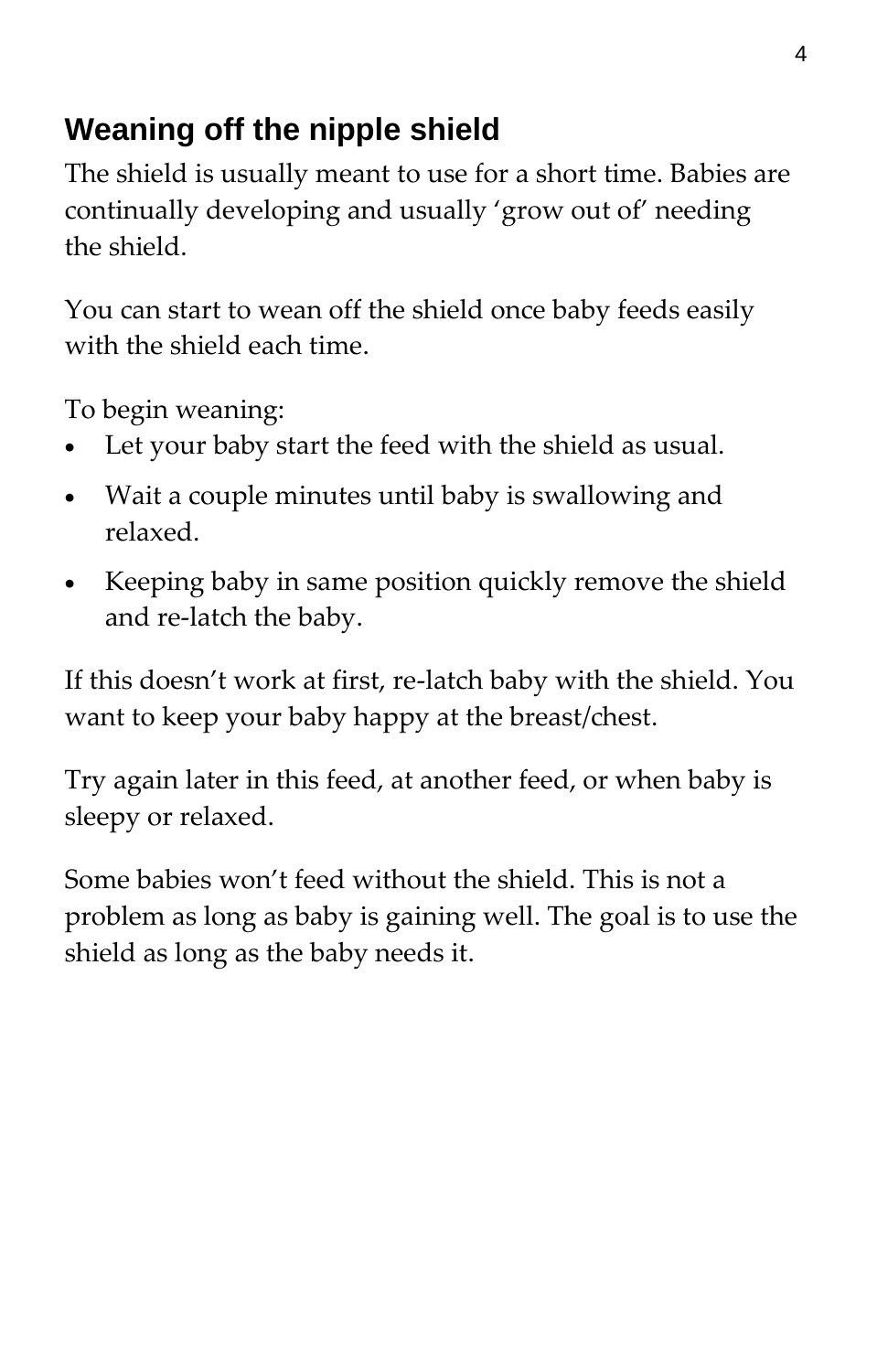#### **Cleaning the nipple shield**

After each use:

- Rinse with cold water.
- Wash with hot soapy water.
- Rinse with hot water.
- Allow to dry.

One or more times a day, boil the shield for 2 minutes or use a microwave steam bag when:

- Baby is sick.
- Baby is a preemie.

#### **Health checks are important**

- Keep all appointments with your doctor, midwife, or public health nurse so baby's weight and growth can be checked regularly.
- Weigh baby at least 1 time each week for the first month to make sure baby is gaining weight. A good weight gain is about 20 to 30 gm (1 ounce) a day. If you don't have a weigh scale, you can weigh baby at the public health unit office.

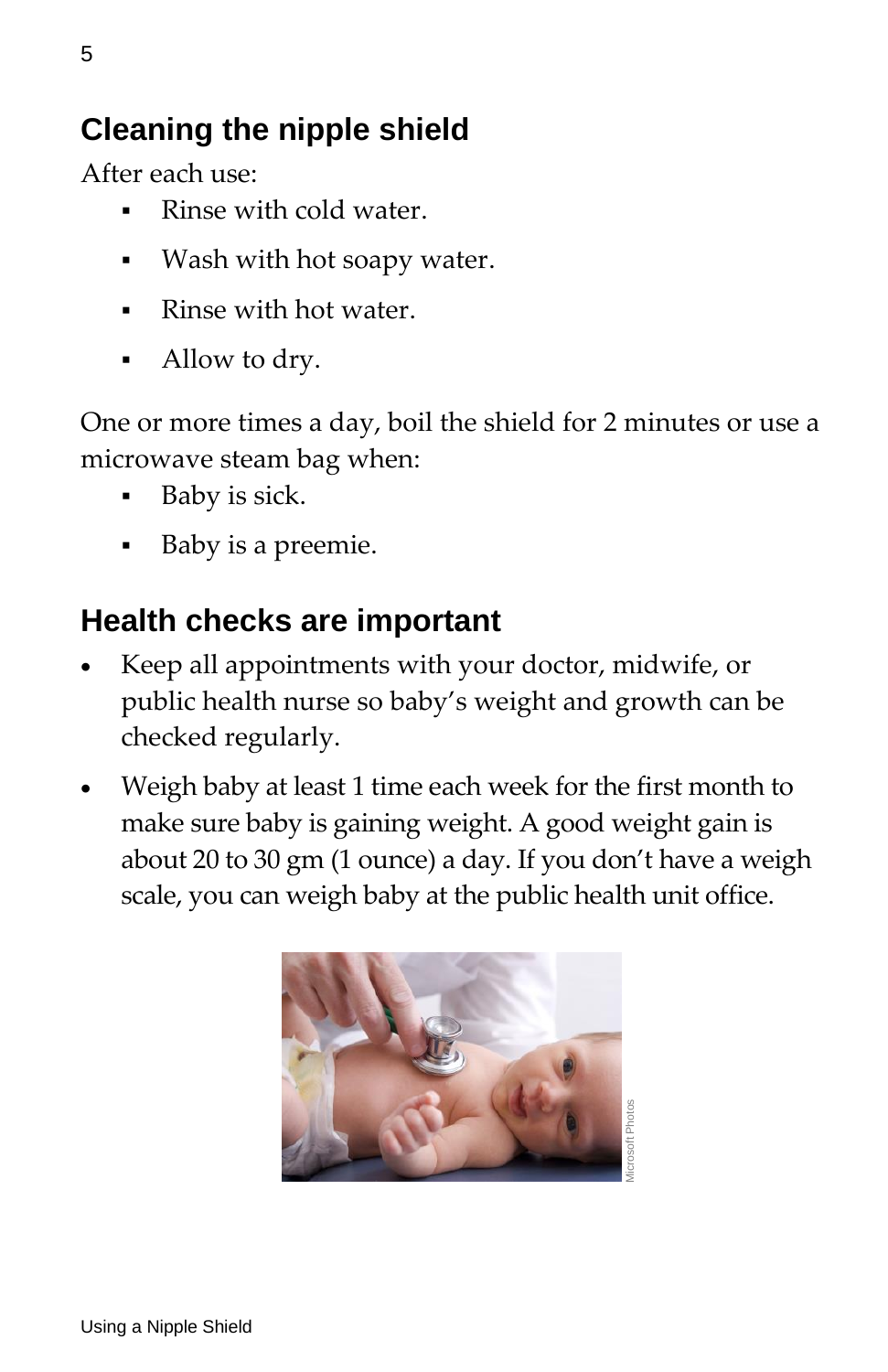#### **For more information**

Contact your local Public Health unit.

| Abbotsford     | 604-864-3400 | Mission                        | 604-814-5500 |
|----------------|--------------|--------------------------------|--------------|
| Agassiz        | 604-793-7160 | New Westminster                | 604-777-6740 |
| <b>Burnaby</b> | 604-918-7605 | Surrey - Cloverdale            | 604-575-5100 |
| Chilliwack     | 604-702-4900 | Surrey - Guildford             | 604-587-4750 |
| Delta - North  | 604-507-5400 | Surrey - Newton                | 604-529-2000 |
| Delta - South  | 604-952-3550 | Surrey - North                 | 604-587-7900 |
| Hope           | 604-860-7630 | <b>Tri-Cities</b>              | 604-949-7200 |
| Langley        | 604-539-2900 | <b>White Rock South Surrey</b> | 604-542-4000 |
| Maple Ridge    | 604-476-7000 |                                |              |